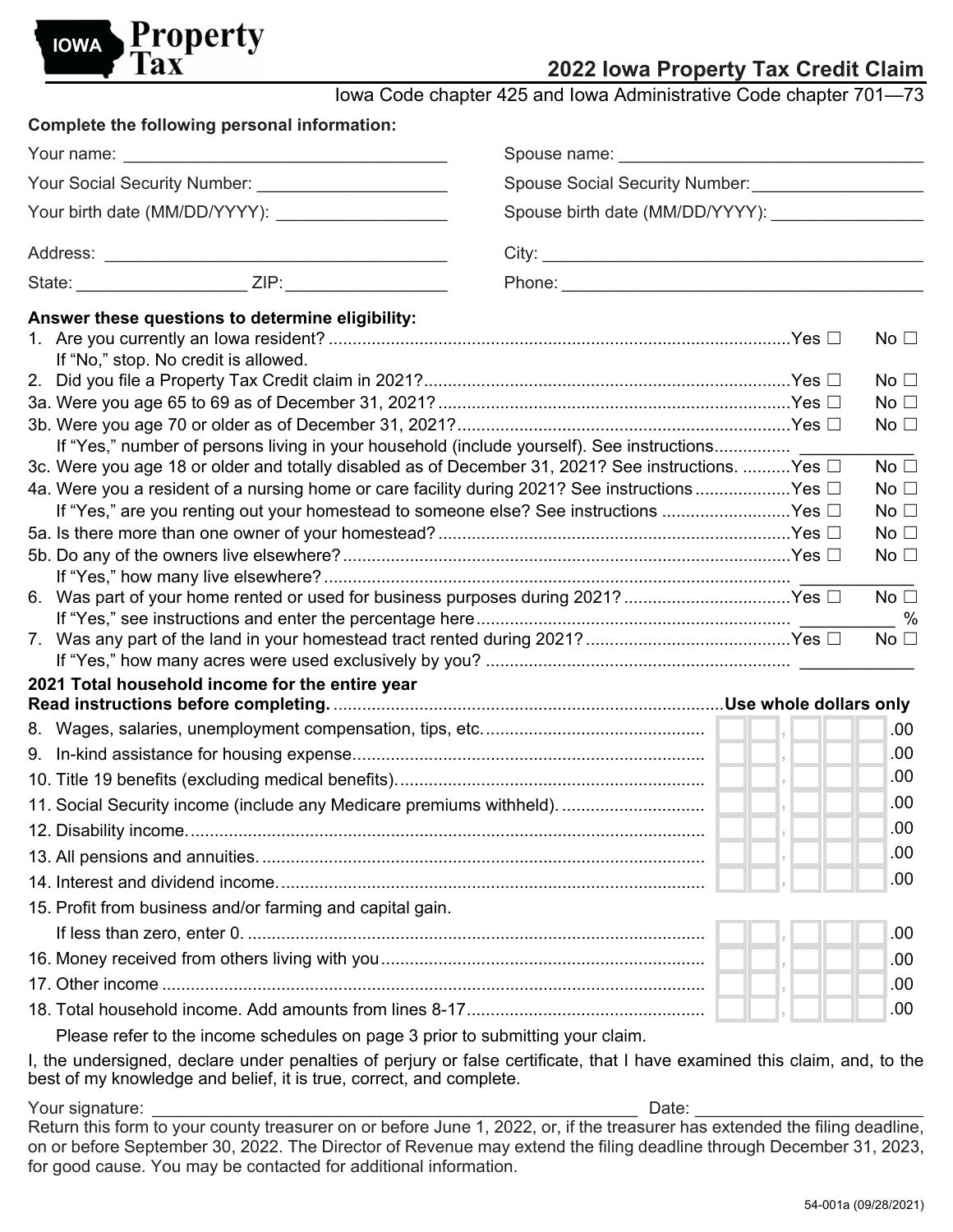## **2022 Iowa Property Tax Credit Claim, page 2**

### **Who is eligible?**

• Iowa residents.

• Total household income less than \$24,354 and age 65 or older on December 31, 2021, or

• Total household income less than 250% of the federal poverty level (*see 250% Federal poverty level guidelines*) and age 70 or older on December 31, 2021, or

• Totally disabled and age 18 or older by December 31, 2021.

A claim for property tax credit may be filed on behalf of a deceased person by the person's spouse, attorney, guardian, or estate executor or administrator. To be eligible the deceased person must have been an Iowa resident at the time of death. If two or more persons occupying a home qualify for a credit, each person may file a claim based on each person's income and each person's share of property tax due. Married couples are considered one household, may file only one claim, and must combine their incomes.

#### **Mobile/Manufactured/Modular Homes**

A claim for property tax credit may be filed if your mobile, manufactured, or modular home was assessed as real estate. If your mobile, manufactured, or modular home was not assessed as real estate, you may claim a credit on the property taxes due on the land where the home is located, if you own the land.

If your home is subject to the annual tax based on square footage, you may be eligible for a reduced square footage tax. Your county treasurer has the details on the Mobile/Manufactured/Modular Home Reduced Tax Rate Program.

#### **Due date**

This claim must be filed with your county treasurer on or before June 1, 2022. The treasurer may extend the filing deadline to September 30, 2022. The Director of Revenue may extend the filing deadline through December 31, 2023, for good cause.

### **Additional information**

The location of your county treasurer can be found at the Iowa Treasurers website: [iowatreasurers.org.](https://www.iowatreasurers.org/)

For information about your Social Security benefits, go to the Social Security Administration website: [ssa.gov/myaccount.](https://www.ssa.gov/myaccount/)

### **Claimant instructions**

**Line 3b:** "Living with" refers to domicile and does not include a temporary visit.

**Line 3c:** "Totally disabled" means:

- You are unable to engage in any substantial gainful employment;
- The unemployment is due to a physical or mental impairment that is:
	-
	- o Medically determined; and<br>
	o Expected to last 12 mont Expected to last 12 months or longer or result in death.

Current proof of disability must be included with your claim in one of these forms:

- A current statement from the Veteran's Administration that in 2021 you were receiving a disability benefit due to 100% disability, or
- A copy of the current Social Security Administration document stating the date the disability began, or
- A written statement from your doctor noting the beginning date of disability and whether the disability is permanent or temporary.

### **Claims without proper documentation will be denied. Proof of disability is not required if you were age 65 or older as of December 31, 2021.**

**Line 4:** Mark "Yes" if you are a resident of a nursing home or care facility. If not, mark "No." If you are living in a nursing home or care facility, you are eligible for the property tax credit on your homestead if it is not being rented to someone else. If it is being rented, you are not eligible to file a property tax credit claim, but you may be able to file a rent reimbursement claim based upon the rent payment you made to the nursing home.

**Line 6:** Mark "Yes" if part of your home was rented or used for business purposes during 2021. If not, mark "No." If you marked "Yes," you are entitled to a credit of property tax due on only that portion of the home utilized as the dwelling place by you and your spouse.

If you answered "Yes", on line 6, calculate the percentage of property tax that is allowable for a credit by determining the square footage of the home that is utilized as the personal dwelling, in proportion to the square footage of the entire home. Enter this percentage in the space provided below line 6.

For example: if the square footage for personal use is 750, and the total square footage is 1,000, the percentage is 75% (750 divided by 1,000 equals 75 percent).

## **2021 Household income**

Household income includes your income and your spouse's income, if living together, and monetary contributions received from any other person living with you. If you and your spouse do not live together, you may file separate claims. If you received a property tax credit in 2021, do not report this as income. Income reported for the purpose of this application may be different than that reported on an income tax return.

**Line 8: Wages, salaries, unemployment compensation, tips, etc. -** Enter the total wages, salaries, unemployment compensation, tips, bonuses, and commissions received.

**Line 9: In-kind assistance -** Enter any portion of your housing expenses, including utilities, that were paid for you. Do not enter Federal Energy Assistance.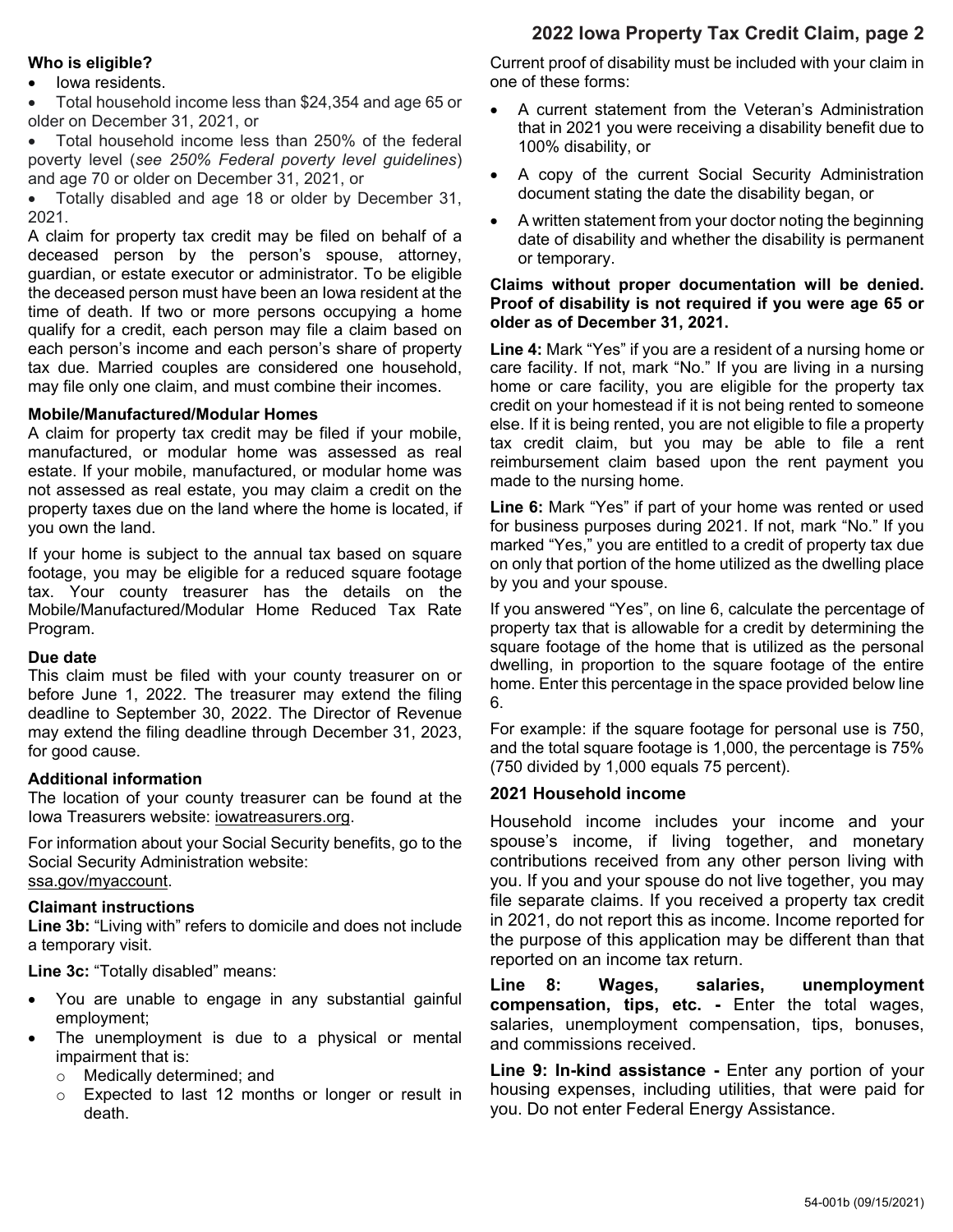## **2022 Iowa Property Tax Credit Claim, page 3**

**Line 10: Title 19 benefits -** Enter your Title 19 benefits received for housing only. Do not include medical benefits. If you live in a nursing home or care facility, contact the administrator for the amount to enter, or:

- Enter 20% of your benefits if you lived in a nursing home, or
- Enter 40% if you lived in a care facility.

**Line 11: Social Security income -** Enter the total Social Security benefits received, even if not reportable for income tax purposes. Include any Medicare premiums withheld.

**Line 12: Disability income -** Enter the total received for disability or injury compensation, even if not reportable for income tax purposes.

**Line 13: All pensions and annuities -** Enter the total received from pensions and annuities. Include retirement pay for military service, even if not reportable for income tax purposes.

**Line 14: Interest and dividend income -** Enter taxable interest income, plus all interest income from federal, state, and municipal securities. Include taxable dividends and distributions received, cash dividends and dividends paid in the form of merchandise or other property and report at fair market value.

**Line 15: Profit from business and/or farming and capital gain -** Enter profit from business and/or farming, and any gain received from the sale or exchange of capital assets. Capital losses are limited to the same amount reportable for income tax purposes. Any loss must be offset against gain, and a net loss must be reported as zero**.**

**Line 16: Money received from others -** Enter money received from others living with you. Do not include goods and services received.

**Line 17: Other income -** Enter total income received from the following sources:

- Child support and alimony payments.
- Welfare payments. Include Family Investment Program (FIP), children's Supplemental Security Income (SSI), and all other welfare program cash payments. Do not include foster grandparents' stipends or non-cash government assistance (food, clothing, food stamps, medical supplies, etc.).
- Insurance income not reported elsewhere on this form.
- Gambling and all other income not reported elsewhere on this form.

## **Treasurer's Instructions**

**Line C:** Follow the steps below**.**

- 1. Obtain the taxable value of the land in the homestead for January 1, 2021, from the city or county assessor's office.
- 2. Divide line B by line A.
- 3. Multiply the result in step 2 by the number in step 1.
- 4. Enter the result from step 3 on Line C.

**Line D:** Obtain the taxable value of the homestead buildings for January 1, 2021, from the city or county assessor's office. Multiply this number by the percentage provided by the claimant on line 6 of the form. Enter the result on line D.

**Line J:** If line 5b was answered "Yes" enter the prorated gross property tax on line J or, if applicable, the prorated property tax base on line L.

Example: There are three owners of a home, but only two of the owners reside there. The gross property taxes equal \$1,800. The prorated amount to be entered on line J is \$1,200,  $[(\$1,800 / 3) \times 2 = \$1,200]$ . Alternatively, each person may file a claim individually using their share of the property taxes. Prorate the Homestead Credit proportionately among the claimants.

**Line M:** This percentage is to be used in computing the amount to enter on line J or, if applicable, the prorated property tax base on line L. This computation will adjust the taxes on the land in the homestead in the same proportion.

**Lines Q - T:** A claimant filing a claim for the property tax credit who is at least 70 years of age and who has a household income of less than 250 percent of the federal poverty level is eligible to receive a credit against property taxes due on the claimant's homestead. Follow the directions on page 5 to determine property tax credit eligibility.

## **Total household income and allowable credit %**

| Total household income     | Allowable credit      |
|----------------------------|-----------------------|
| $$0.00 - $12,545.99,$      | enter 100%            |
| $$12,546.00 - $14,021.99,$ | enter 85%             |
| $$14,022.00 - $15,497.99,$ | enter 70%             |
| $$15,498.00 - $18,449.99,$ | enter 50%             |
| $$18,450.00 - $21,401.99,$ | enter 35%             |
| $$21,402.00 - $24,353.99,$ | enter 25%             |
| $$24,354.00 - or greater,$ | no credit is allowed. |

## **250% Federal poverty level guidelines**

| 0070 - 000101 POTOLLY 10TOI GAIAOIIII00 |                          |  |  |  |  |
|-----------------------------------------|--------------------------|--|--|--|--|
| Number of persons                       | Total household income   |  |  |  |  |
| in family/household                     | is less than or equal to |  |  |  |  |
|                                         | \$32,200.00              |  |  |  |  |
| 2                                       | \$43,550.00              |  |  |  |  |
| 3                                       | \$54,900.00              |  |  |  |  |
| 4                                       | \$66,250.00              |  |  |  |  |
| 5                                       | \$77,600.00              |  |  |  |  |
| 6                                       | \$88,950.00              |  |  |  |  |
| 7                                       | \$100,300.00             |  |  |  |  |
| 8                                       | \$111,650.00             |  |  |  |  |

For families/households with more than 8 persons, add \$11,350 for each additional person.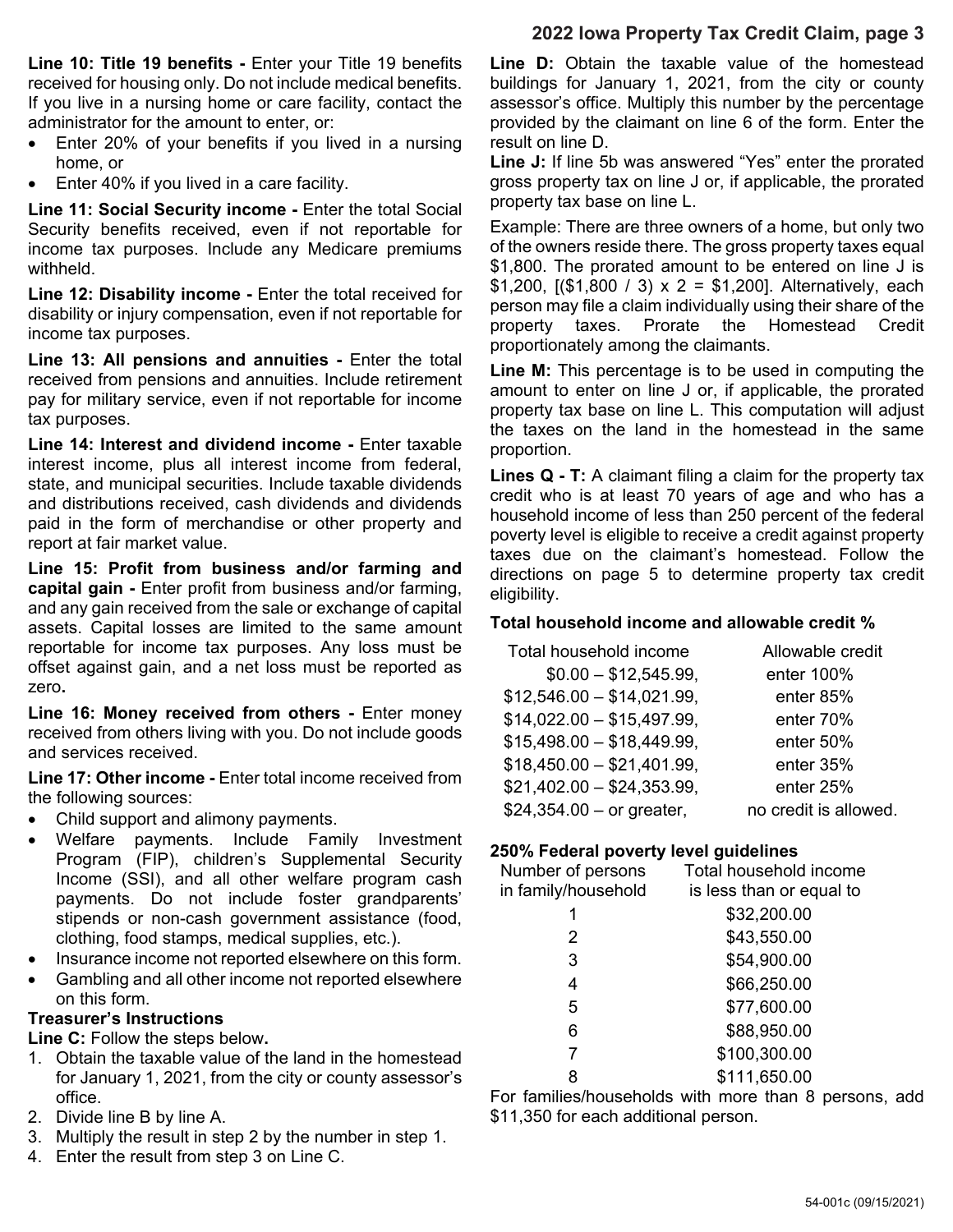### **TREASURER'S USE ONLY**

| Treasurer's office will complete this part of form when taxes are ready |  |
|-------------------------------------------------------------------------|--|
|-------------------------------------------------------------------------|--|

| Claimant name: |  |
|----------------|--|
|                |  |

Claimant name: \_\_\_\_\_\_\_\_\_\_\_\_\_\_\_\_\_\_\_\_\_\_\_\_\_\_\_\_\_\_\_\_\_\_ Parcel number: \_\_\_\_\_\_\_\_\_\_\_\_\_\_\_\_\_\_\_\_\_\_\_\_\_\_\_\_\_\_\_\_\_

## **Schedule for rented homestead tracts**

Taxable valuation information for the schedule below may be obtained from the city or county assessor's office.

|    | B. Number of acres in homestead tract used exclusively by claimant as reported on line 7.    |  |      |
|----|----------------------------------------------------------------------------------------------|--|------|
|    |                                                                                              |  |      |
|    | C. Taxable value as of January 1, 2021, of land in homestead used exclusively by claimant.   |  |      |
|    |                                                                                              |  |      |
|    | D. Taxable value as of January 1, 2021, of homestead buildings used exclusively by claimant. |  |      |
|    |                                                                                              |  |      |
|    |                                                                                              |  |      |
|    |                                                                                              |  |      |
|    |                                                                                              |  |      |
|    | H. Enter any Agricultural Land Tax Credit and/or Family Farm Tax Credit received on the land |  |      |
|    |                                                                                              |  |      |
| L. | Subtract line H from line G. Enter the amount here. This amount cannot exceed claimant's     |  |      |
|    |                                                                                              |  |      |
|    | <b>Credit computation</b>                                                                    |  |      |
|    | J. Gross property tax due (include Homestead Credit) during the fiscal year 2022-2023.       |  |      |
|    |                                                                                              |  | .00  |
|    |                                                                                              |  | .00  |
|    | L. Property tax base: If you have an amount on line I, add it to line K. (See instructions)  |  |      |
|    | If no amount on line I, add lines J and K.                                                   |  |      |
|    |                                                                                              |  | .00  |
|    | M. Percent of property tax base used in computing credit, from the schedule below            |  | $\%$ |
|    |                                                                                              |  |      |
|    | If total household income from line 18, page 1 is:                                           |  |      |
|    | Total household income<br>Allowable credit                                                   |  |      |
|    | $$0.00 - $12,545.99,$<br>enter 100%                                                          |  |      |
|    | $$12,546.00 - $14,021.99,$<br>enter 85%                                                      |  |      |
|    | $$14,022.00 - $15,497.99,$<br>enter 70%                                                      |  |      |
|    | $$15,498.00 - $18,449.99,$<br>enter 50%                                                      |  |      |
|    | $$18,450.00 - $21,401.99,$<br>enter 35%                                                      |  |      |
|    | $$21,402.00 - $24,353.99,$<br>enter 25%                                                      |  |      |
|    | $$24,354.00 - or greater,$<br>no credit is allowed.                                          |  |      |
|    |                                                                                              |  | .00  |
|    | O. Homestead Credit applicable to taxes payable in fiscal year 2022-2023.                    |  | .00  |
|    |                                                                                              |  | .00  |

## **Treasurers, proceed to the next page if the claimant is 70 years or older**